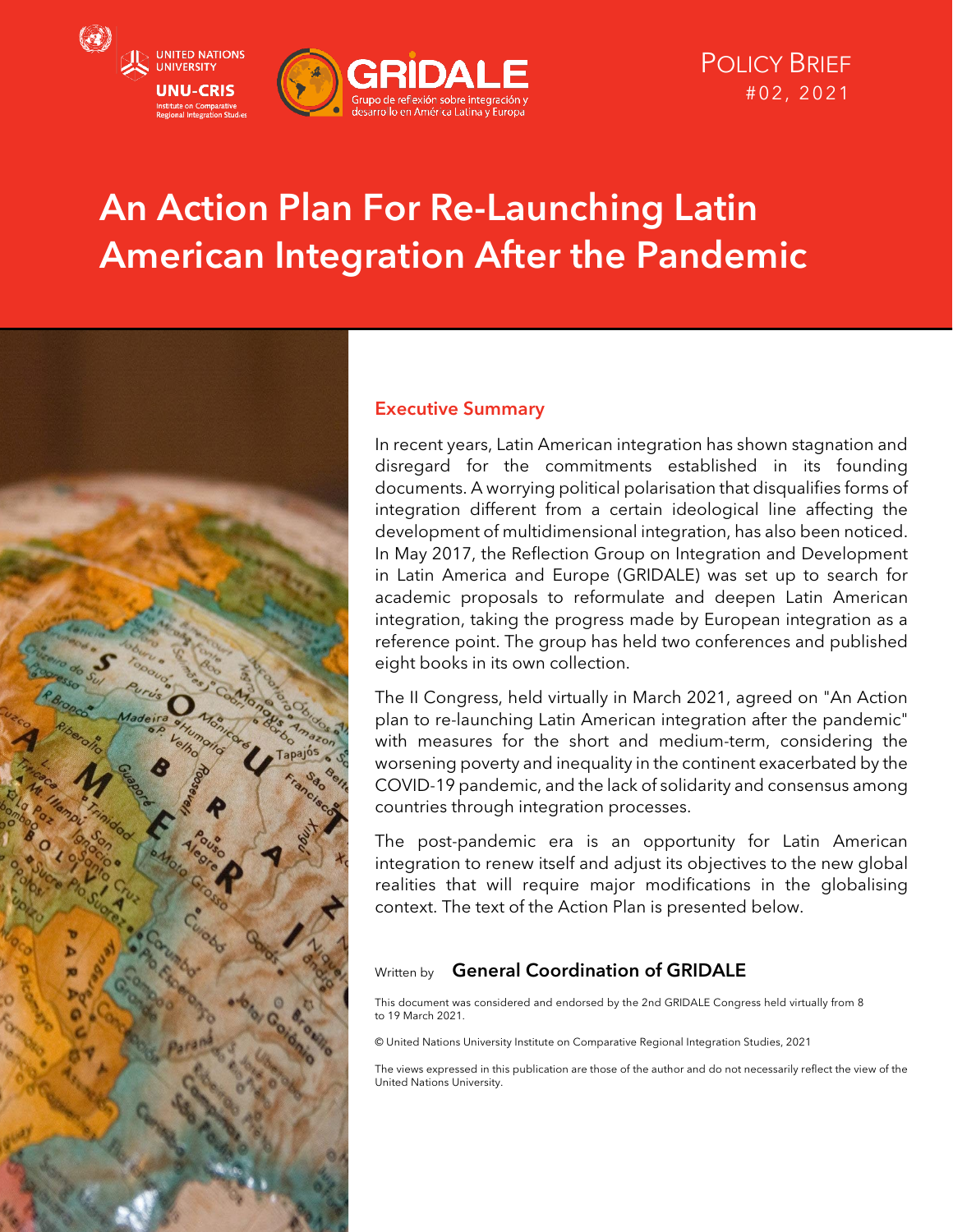## Introduction

The serious global and especially Latin American situation, caused by the COVID-19 pandemic and its consequences for the postpandemic world, made it advisable to present a proposal for an "Action Plan for relaunching Latin American integration after the pandemic" at the II Congress of the Reflection Group on Integration and Development in Latin America and Europe (GRIDALE).

In addition to addressing the recovery from the negative impacts of the pandemic in the postpandemic period, the Action Plan will contribute to clarifying the relevance of Latin American integration through convergent actions comprising elements of classical integration (Balassa, Prebisch and others) and new conceptual components of integration including the new realities of the 21st century.

The world is facing two alternative behavioural practices during, and post the pandemic: the individualistic, "every man for himself" action or the multilateral, cooperative, solidarity-based action, where integration can play an important role.

The great challenge for Latin American integration, then, is how to think about the immediate short- and medium-term future during the uncertainty generated by this pandemic. Since, the dilemma is whether to consolidate nationalist and populist authoritarianism in our hemisphere and assume a presidential integration that ignores society and the market; or to react jointly and in solidarity with a plan to reformulate and relaunch Latin American integration ensuring democratic governance.

According to various international organisations (IMF, ECLAC, UN), Latin America will barely return to the point of development it had before the pandemic by 2024, which means that it is advisable to work on an Action Plan with shortterm measures in the time frame between 2021 - 2024 and some, that require more time for their development, in the present decade.

## The Great Recession Caused by the Coronavirus and the Reactivated Role of Integration

The stagnation of Latin American integration is now being compounded by the serious and worrying consequences of a pandemic. This is marked by slowdown and backwardness in their economies, high levels of external debt, high unemployment rates, increased inequalities in income distribution, a shrinking middle class and generalised impoverishment, a larger informal population, backwardness and desertion at different levels of education, limitations in hospital conditions due to insufficient public health policies, possible mental health problems in some sectors of the population, and the acceleration of new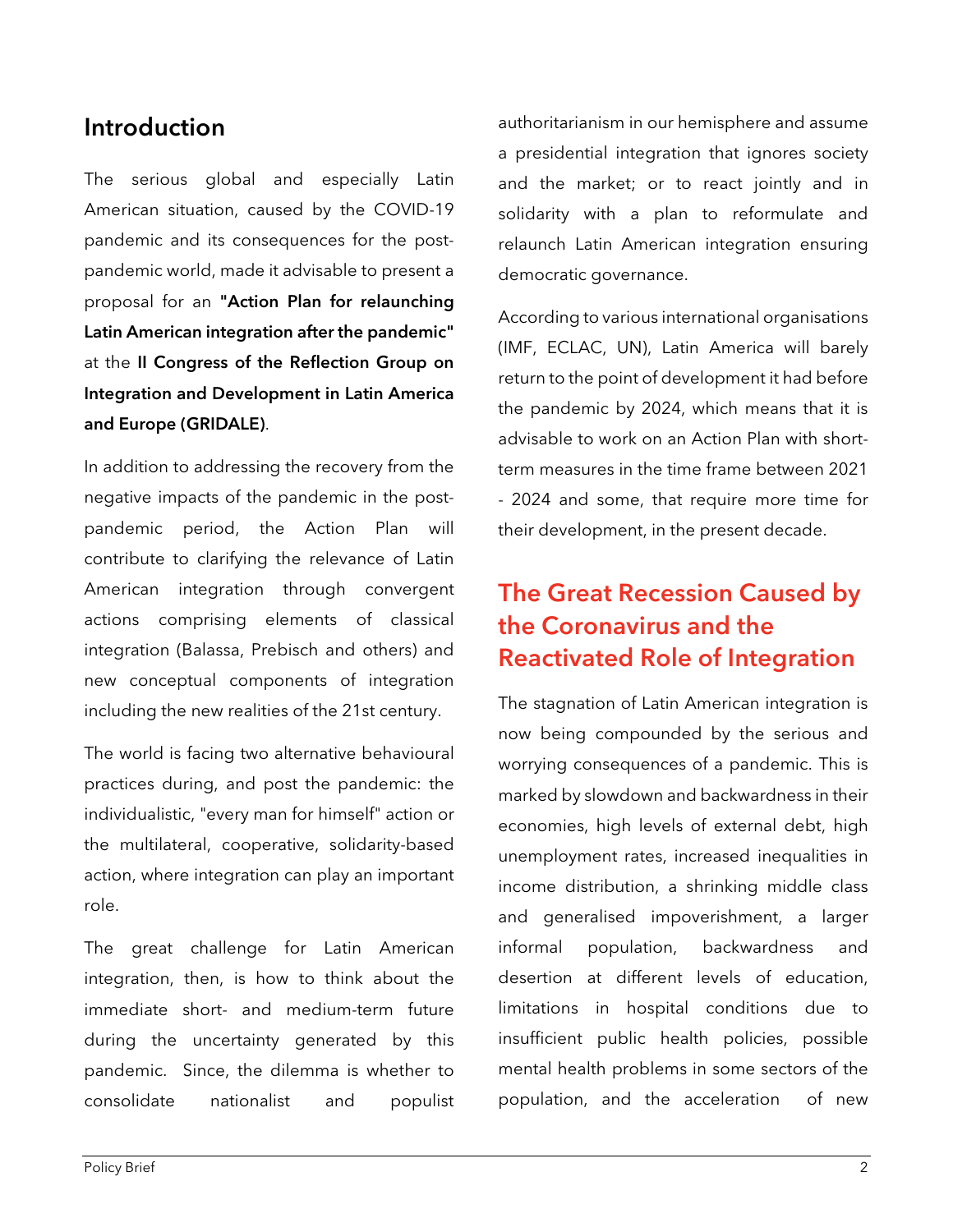technological processes and increased security controls (securitisation) on the movement of goods and people contributing to higher levels of unemployment, among others.

ECLAC has made the following forecasts for Latin America:

The poverty rate would increase from 30.3% to 34.7%, which means an increase of 28.7 million people below the poverty line; extreme poverty would increase from 11.0% to 13.5%, which represents an increase of 16 million people (ECLAC, 2020, Economic Impact Report, p.16).

In 2020, 37.6 million people who in 2019 belonged to the non-poor low strata (between 1 and 1.8 poverty lines per capita) would fall into poverty and 4 million into extreme poverty. There will be a sharp deterioration in the position of the middle sectors: 33.5 million people would move out of the middle sectors (13% of the total number of people in the middle sectors) and into the low-income sectors. 32.8 million people who were in the lower-middle income strata before the pandemic would move into the low-income strata. Of these, 2.1 million would fall directly into poverty or extreme poverty. (ECLAC, 2020, Special Report Covid-19 No.5, p. 21).

The harsh reality is that the coronavirus is the first pandemic in a context of global interdependence and communication, which took many countries by surprise. These

countries reacted belatedly and in isolation, some more responsibly than others, when they could have used integration processes to confront the pandemic in a cooperative, complementary, and supportive manner.

Indeed, the lack of interest in using the instruments of regional integration processes to unify actions, maximise the use of budgets and international aid and programme postpandemic measures is worrying, as there are many measures that could be developed into instruments. An example being the Hipólito Unanue Agreement for health issues of the Andean Community or Mercosur, which had an institutional framework for social issues. There has also been a lack of regional political leadership on the part of the continent's major nations, such as Brazil and Mexico. The Central American Integration System (SICA) mobilised collective action with the approval of a regional contingency plan.

The damage caused by the pandemic makes it foreseeable that the next ten years will be a lost decade for Latin America, as was the decade of the eighties in the twentieth century due to the foreign debt crisis. Faced with this situation, governments and integration processes have a great responsibility: to use the tool of integration as one of the variables that can contribute significantly to partially tackle the difficulties of the post-pandemic years, where a slow recovery is foreseen. The pandemic is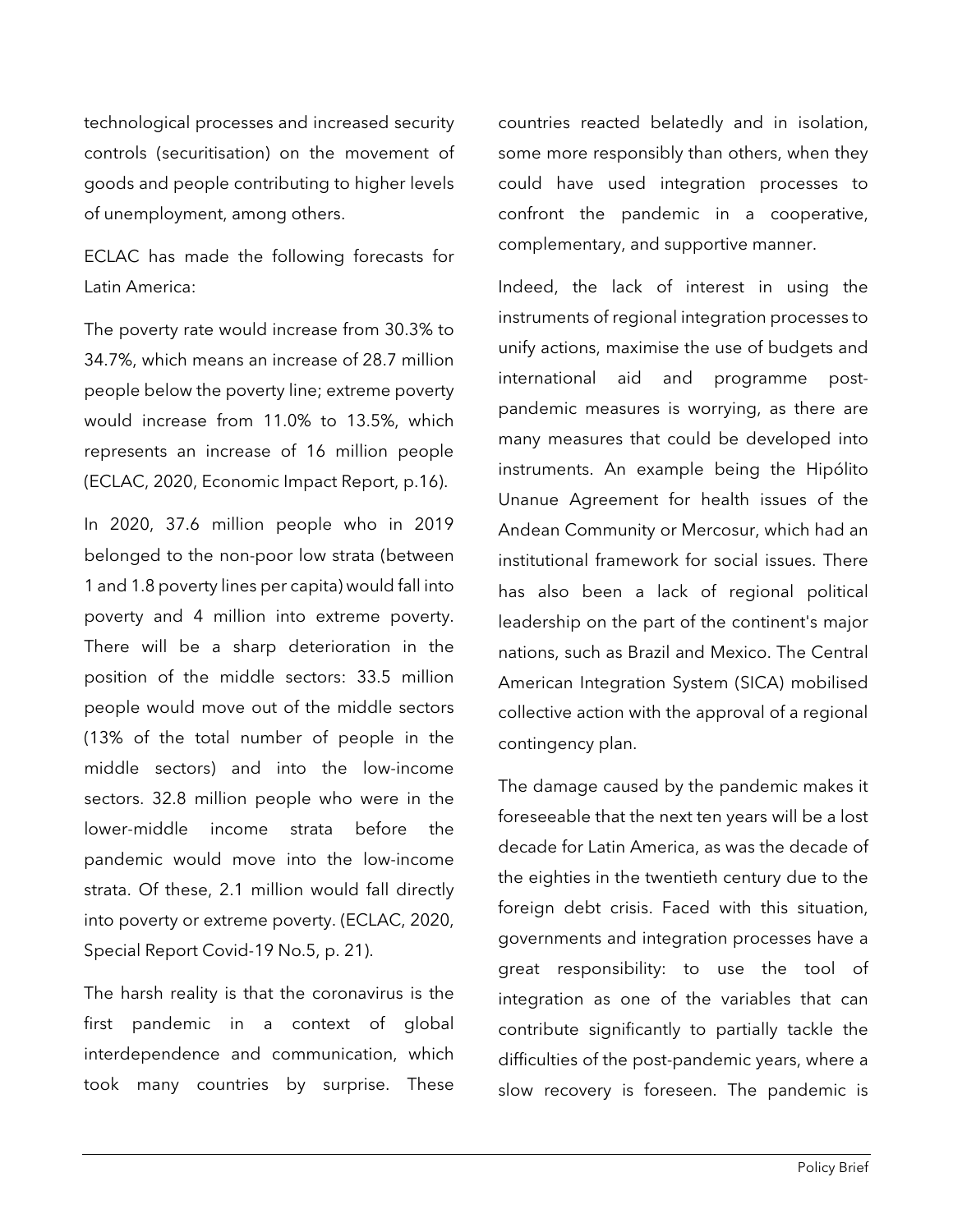therefore, an opportunity for integration to respond to the main problems caused by the coronavirus and to reflect on the paths and actions that should be adopted to reactivate the region with new strategies and policies.

Among the problems and differences to be resolved are those of defining whether to pursue a simple "development cooperation" or to resume an integration that serves as a development tool adjusted to the 21st century. Other choices that need to be made include, whether to continue with processes biased towards the economic-commercial or the political-social or to develop a multidimensional integration that assumes not only the instrumental, but also the harmonisation of policies; whether to persist with an ideological integration divided by different political conceptions or to work towards a "convergence in diversity", linking integration to a global purpose of a sustainable development model; whether to maintain an integration built from the exercise of national sovereignties or to work towards an integration that manages common objectives of shared sovereignty; whether to continue with an integration dominated by centralism/presidentialism or to implement an integration that deepens multilevel governance, more participatory approaches at the regional level and the role of civil society;

and whether to continue with the deterioration of multilateralism or to reinforce it accompanied by joint strategies for the articulation of regional processes in a multipolar world.

In fact, there are many possible and expected changes in the post-pandemic period. If the world were to evolve towards more communitarian and solidarity-based mechanisms, Latin America, acting as a bloc, would have better access to and would take advantage of international aid conditions. An important change would be to adjust the globalisation process, so it does not continue to be based on a free market system without any supervision of the speculative actions of the financial system, which have had a negative impact on income distribution. It would be favourable, for example, to reaffirm a post-Keynesian welfare state that restores and consolidates regional public health policies for the generation of regional public goods and that addresses the ravages of global recession and unemployment caused by the coronavirus through the revaluation of social and employment policies. Additionally, to give greater importance to the commitments of the 2016-2030 sustainable development agenda; to adopt the development of alternative clean energy as a priority policy facing the serious consequences of climate change; to converge different commitments that liberalise the trade of goods existing in different integration processes; to stimulate joint investments in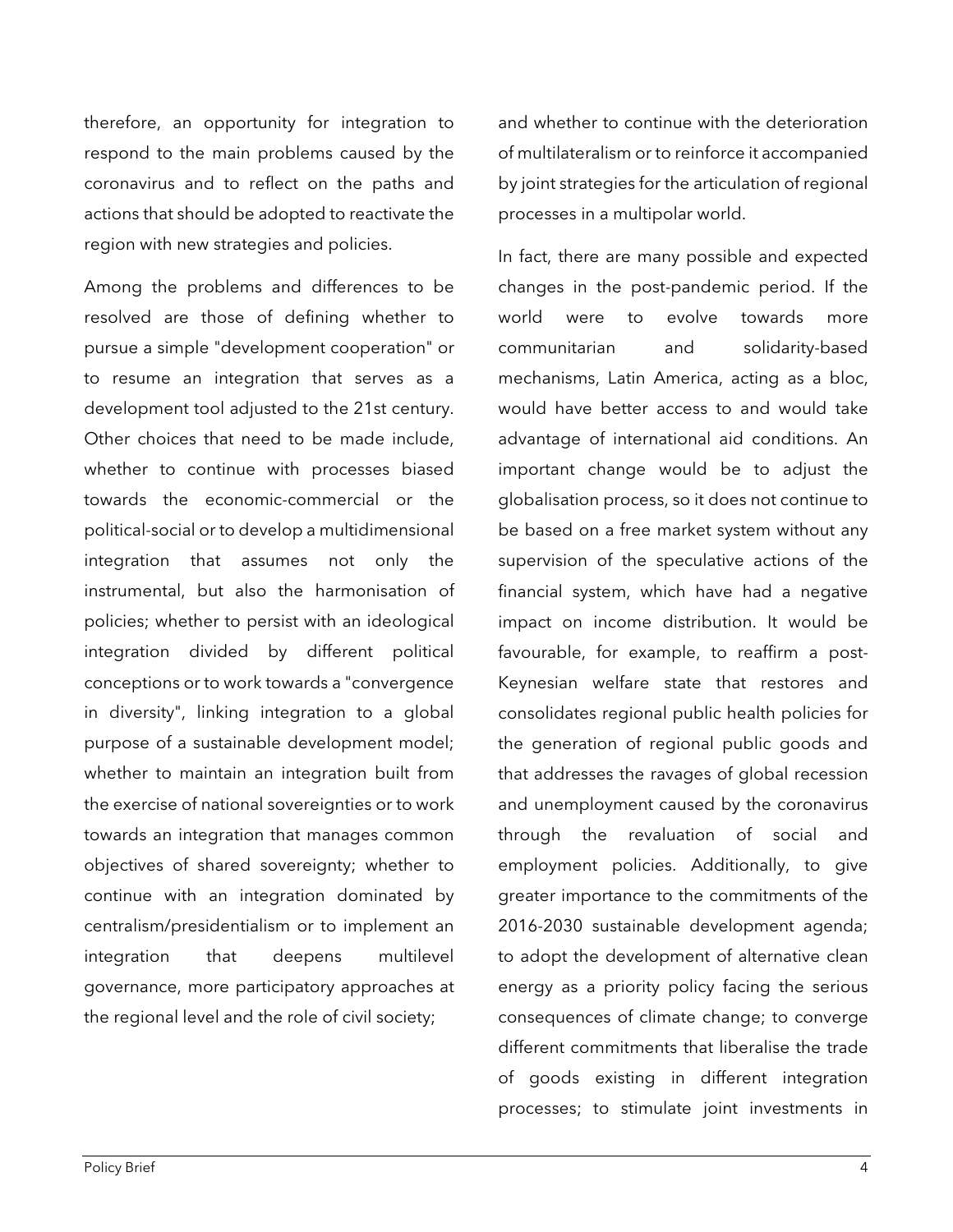science and technology, and productive changes that generate value in the region's exports; to consider the harmonisation of macroeconomic and social policies in a multidimensional integration; to revalue the multilateral policies in which the different trade agreements are framed to increase exports and reconstitute economies that consider it pertinent to have an operational institutional framework to produce credibility. Furthermore, analysing the reforms to be carried out for this purpose that restore conditions for the political management of integration with a leading role for Latin American presidents and regional parliaments with effective functions to be fulfilled, accompanied by the defence and guarantee of a democratic environment for the development of integration.

It is important to insist that integration can be a fundamental tool for community and consensual work, in the spirit of solidarity that the post-pandemic measures invite. Latin American integration has the historic opportunity to respond to the pandemic and position itself in a united manner in the postpandemic era, reconsidering objectives and action plans aimed at consolidating a multidimensional integration that equates economic-commercial aspects with aspects of profound social and political reforms. This is set against the context of a more solidarity-based economy that allows for overcoming national egoisms in favour of the common good.

## The Action Plan

For these reasons, the Reflection Group on Integration and Development in Latin America and Europe - GRIDALE, during the II Congress, adopted an "Action Plan for the relaunching of Latin American integration in the postpandemic period", with concrete actions to be developed in the short term (about four years) and in the medium term (the present decade), presented below.

The translation of these actions into mechanisms for Latin American integration processes should be carried out with flexibility and at different implementation speeds.

#### Short-Term Actions (three to four years)

1. Strengthening PUBLIC HEALTH AND EDUCATIONAL POLICIES in Latin American integration processes, restoring a social component to integration, and linking the idea of health regionalism. As specific actions, agreeing on common guidelines for the distribution of vaccines, transferring surpluses and exchanging of health professionals, reconfiguring agreements related to public policies and seeking to reactivate UNASUR's South American Institute of Government in Health (ISAGS). In higher education, prioritising mechanisms aimed at improving the quality of Latin American education and ensuring the free and full mobility of professionals in sectors such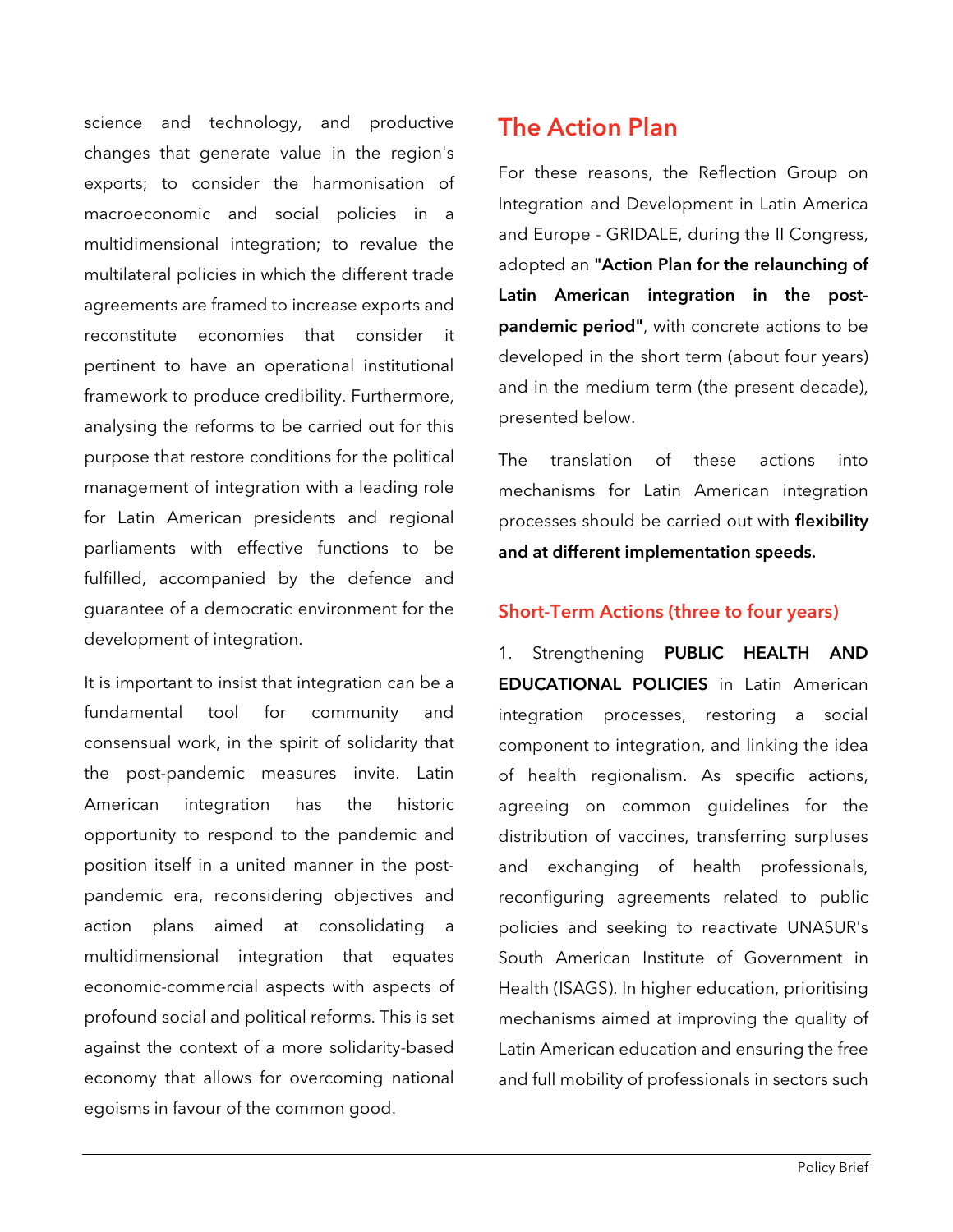as health, engineering, and education (speeding up the recognition of professional qualifications) and prioritising specialised training in science and technology.

#### 2. REGULATORY CONVERGENCE OF TRADE

EXCHANGE that contributes to overcome the recession left by the pandemic through the creation of a single Latin American trade space, by liberalising the exchange of goods agreed in the different integration processes. This would be complemented with measures to allow the accumulation of origin, operation of trade facilitation instruments, elimination of technical measures that hinder intra-regional trade, financing of intra-Latin American trade with measures such as the updating of the ALADI Reciprocal Payments and Credit Agreement, and an active promotion of the development of global and regional value chains.

3. EMPLOYMENT AND MIGRATION REGULATION PROGRAMMES with mobility between countries accompanied by social security and human rights protection mechanisms. Moreover, incorporating new technologies for the mapping of migration data and their respective disaggregation into development data by migration status; designing innovative mechanisms to regulate labour migration to reduce the gap between supply and demand; overcoming the internal

limitations established by professional associations for the validation of professional qualifications; providing urgent alternative training to mitigate the impact of technologies 4.0 technologies and taking advantage of employment and productive opportunities in cross-border integration with the active participation of local cities and societies.

4. Prioritisation of Latin American commitments on the **ENVIRONMENT** aimed at a comprehensive transition to sustainable development and related to the Paris Agreement, the Sustainable Development Agenda, the Amazon Cooperation Treaty, and the Escazú Agreement. This transition should be made with the articulation and acceleration of environmental and energy policies on renewable bases in integration agreements, with the problems of climate change, cooperation in comprehensive risk management, control of illegal mining and the protection of species and natural resources, especially water resources, moorlands, forests, and socio-diversity. Possible actions include implementing periodic reports at the regional bloc level on progress on the Paris Agreement and the Sustainable Development Agenda; strengthening the bodies or agencies that ensure compliance with the SDGs and the 2030 Agenda with a cross-cutting approach; promoting courses at all educational levels related to sustainable development, in addition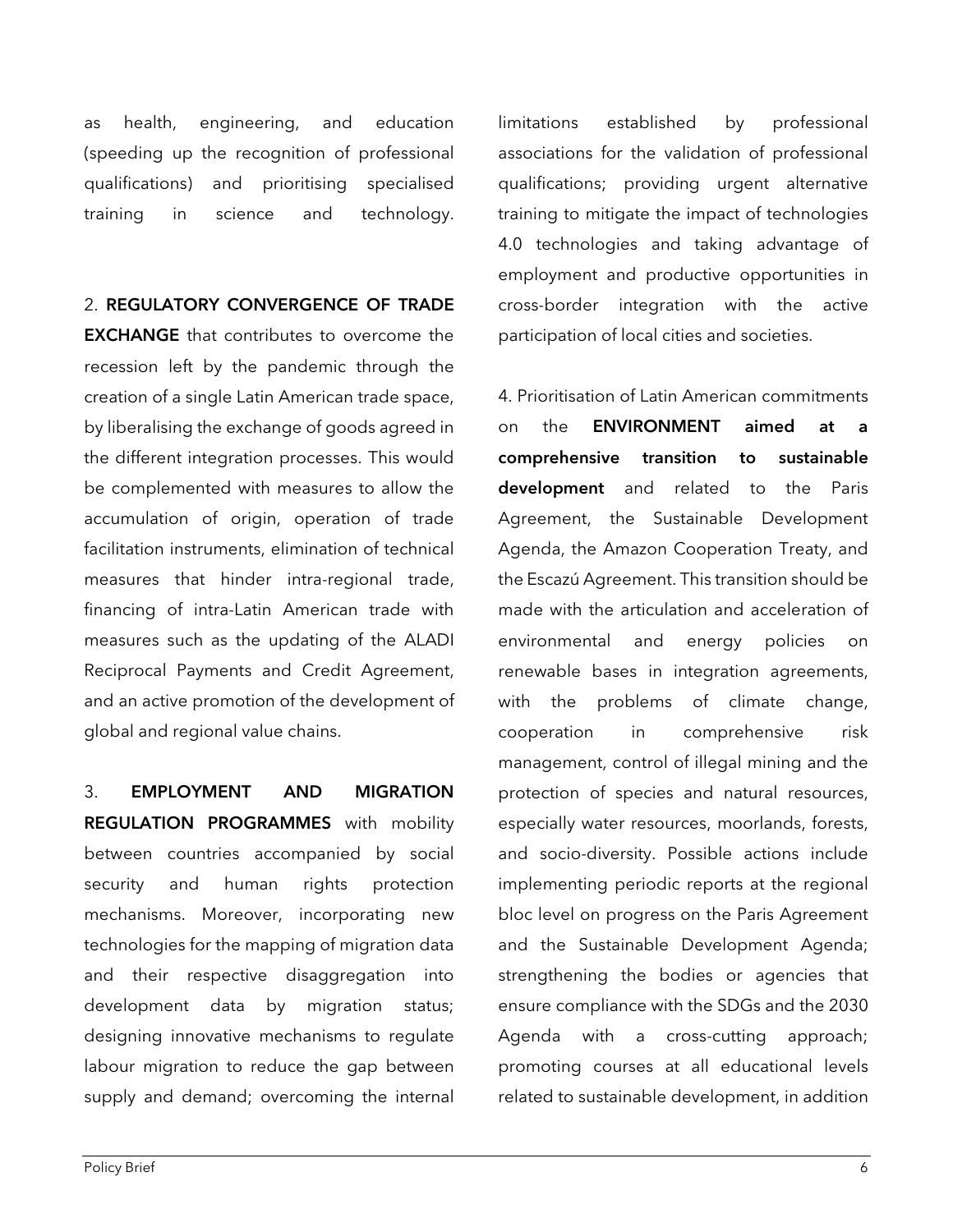to the pattern of consumption and its environmental impact, setting concrete targets to reduce deforestation.

5. Establishment of science and technology programmes for the incorporation and development in Latin America of TECHNOLOGIES OF THE FOURTH INDUSTRIAL REVOLUTION to take advantage of technological innovations. Among the possible actions, use of the latest technologies *blockchain* for the interoperability of customs operations; use of new web platform technologies to reduce costs and time for the revalidation of qualifications; development of a plan for digital connectivity in the continent; creation of forums for coordination among countries, companies and science and technology groups and regional integration of science and technology institutions in the countries and legislation on intellectual property and digital sovereignty to safeguard Latin American developments and innovations.

6. Accentuate the necessary efforts for the development of PHYSICAL CONNECTIVITY between the countries of the region and each of its sub-regions and seek the complementation of connection and logistics systems. In this regard, propose a high-level regional meeting to define the future or continuity of current or future projects.

7. Formation of INTER-INSTITUTIONAL WORKING GROUPS OF INTERNATIONAL AND ACADEMIC ORGANISATIONS OF THE REFLECTION GROUP to propose adjustments to LATIN AMERICAN INTEGRATION. The participation of organisations such as ECLAC, IDB-INTAL, CAF, SELA, Fonplata, the Association of Caribbean States (ACS), the Amazon Cooperation Treaty Organization (ACTO), CELAC; and by spokespersons of integration organisations such as ALADI, CAN, MERCOSUR, the Pacific Alliance (PA), SICA/SIECA, CARICOM, ALBA, the European Union, the African Union, and ASEAN would be sought when the experience of other regions is necessary.

Among the main tasks is the analysis of the INSTITUTIONALITY OF LATIN AMERICAN INTEGRATION, with a view to establishing minimum conditions for effective operation, assessing the objectives and functions of the existing sub-regional bodies and trying to reduce their dispersion and overlapping, to specify how to achieve an effective articulation of the different Latin American integration processes through strategies of "convergence in diversity", such as the Mercosur-Pacific Alliance format from ECLAC, which takes into account the natural differences in realities, visions and interests, and to identify actions to strengthen Latin American integration from an existential (why work together) and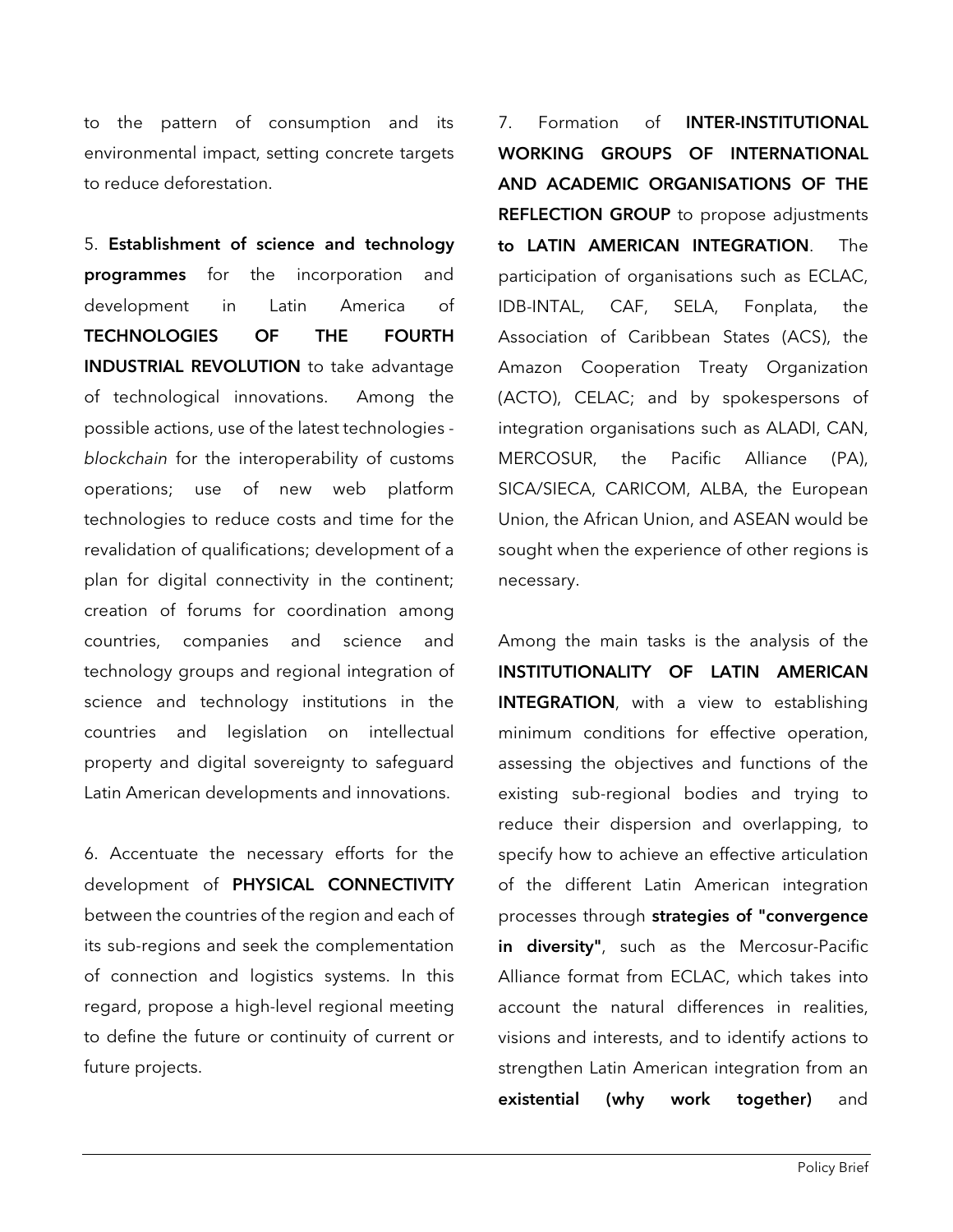methodological (how to work together) point of view. This should be done in a manner compatible with the multilateral trade system of the WTO and other international organisations and regimes of a political and social nature.

Among the possible actions, consider a specialised meeting on strengthening the multilateral trading system and preferential trade negotiations in the post-pandemic world; a conference to evaluate the future of Latin American integration through ALADI; a study of the elements of the Asian integration scheme of ASEAN; a comparative meeting of the new package of reforms that the European Union will have with the reforms proposed in Latin American integration; and a meeting between Latin America and Africa to compare the progress of integration in the two continents.

8. Contributions to the construction of an INTEGRATIONIST CULTURE that accepts differences and facilitates coexistence in a more inclusive integration, re-establishing education programmes on integration that promote knowledge of integration agreements at all educational levels, to build an integrationist culture. This includes the implementation of programmes for the teaching, promotion, and information dissemination on integration, using the available knowledge and communication technologies allowing for the greater promotion of useful research results on integration and the Latin American identity.

#### Medium-term Actions (current decade)

1.- Establishment of DEVELOPMENT AGENDAS AND SOCIAL COHESION in Latin American integration processes with the aim of reorienting the economic model towards a model of sustainability that incorporates adjustments to the globalisation process to stimulate forms of solidarity economy.

2.- Contemplate on the integration processes and the HARMONISATION OF POLICIES for the liberalisation of services, capital, and people; macroeconomic policies: external debt, public spending, among others; incentives for valueadded exports, productivity, investment, innovation, and entrepreneurship; and new issues such as the impact and use of disruptive technologies, as well as cybersecurity conditions.

3.- Definition of strategies for the JOINT INTERNATIONAL INSERTION of Latin America in an International System of different blocs that preferably considers the United States, the European Union, China and the Indo-Pacific and the African Union for the development of global trade functional for the needs and interests of Latin America.

This insertion will be accompanied by proposals to improve the effectiveness of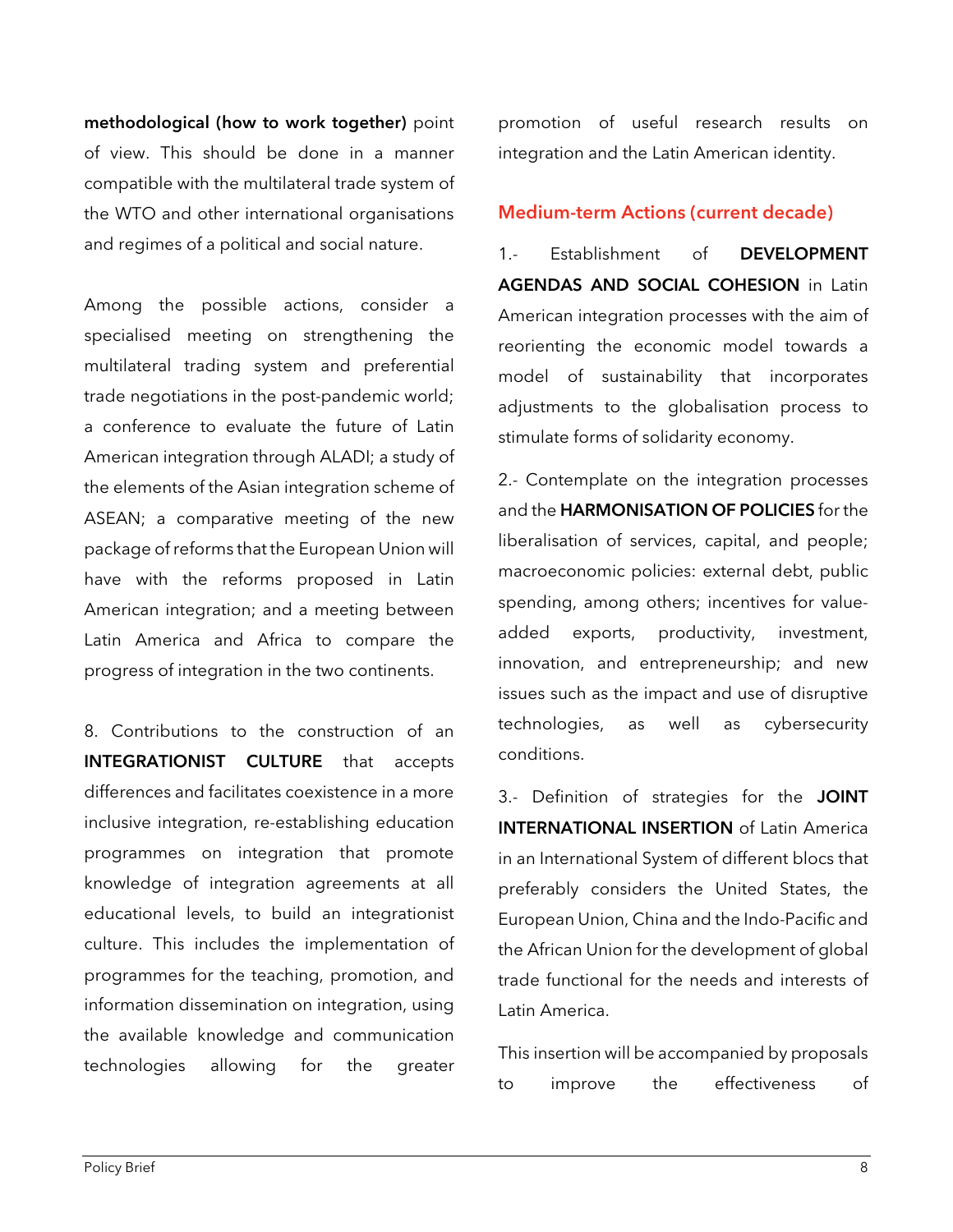#### MULTILATERALISM AND GLOBAL

GOVERNANCE, particularly in organisations such as the World Trade Organisation (WTO) to increase the effectiveness and efficiency of the multilateral world trade system and the World Intellectual Property Organisation (WIPO), in which the needs arising from technological and productive changes are incorporated. While these changes are being achieved, insertion could be sought in Asia-Pacific mega-projects (CPTPP and RCEP), that propose similar regulatory frameworks; consider the need for a multilateral action framework in view of LAC's entry into the *Belt and Road Initiative* (BRI) led by China and coordinate a regional action framework to take advantage of interregionalism with Asian countries as a vehicle for insertion in Asia-Pacific megaprojects.

In short, the Action Plan seeks to generate credibility and win allies that will make the established goals viable, with the participation of different integration actors. Additionally, to work not only on convergence between schemes but also on the solution of common problems and the generation or deepening of regional development strategies.